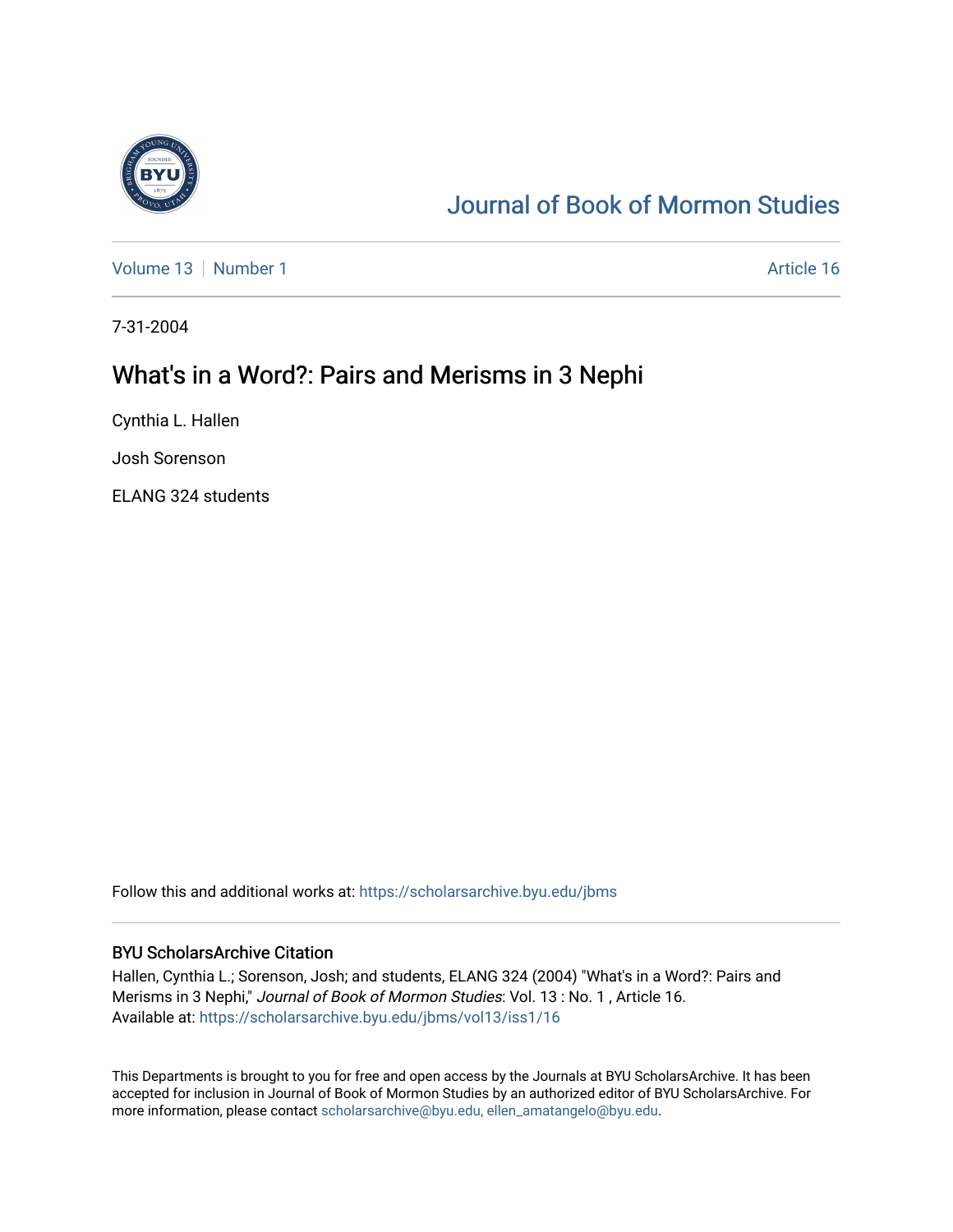

NEAL A. MAXWELL INSTITUTE FOR RELIGIOUS SCHOLARSHIP

BRIGHAM YOUNG UNIVERSITY . PROVO, UTAH

- What's in a Word? Pairs and Merisms in 3 Nephi **Title**
- Cynthia L. Hallen with Josh Sorenson and ELANG 324 students **Author(s)**
- *Journal of Book of Mormon Studies* 13/1–2 (2004): 152–57, 174. **Reference**
	- 1065-9366 (print), 2168-3158 (online) **ISSN**
	- Abstract Cynthia Hallen invited students in her History of the English Language course to search for conjoined word pairs in the scriptures as a term project. They searched for pairs of words linked with conjunctions in order to better understand the meaning of selected set expressions in the King James Bible and the Book of Mormon. Hallen summarizes and comments on their research.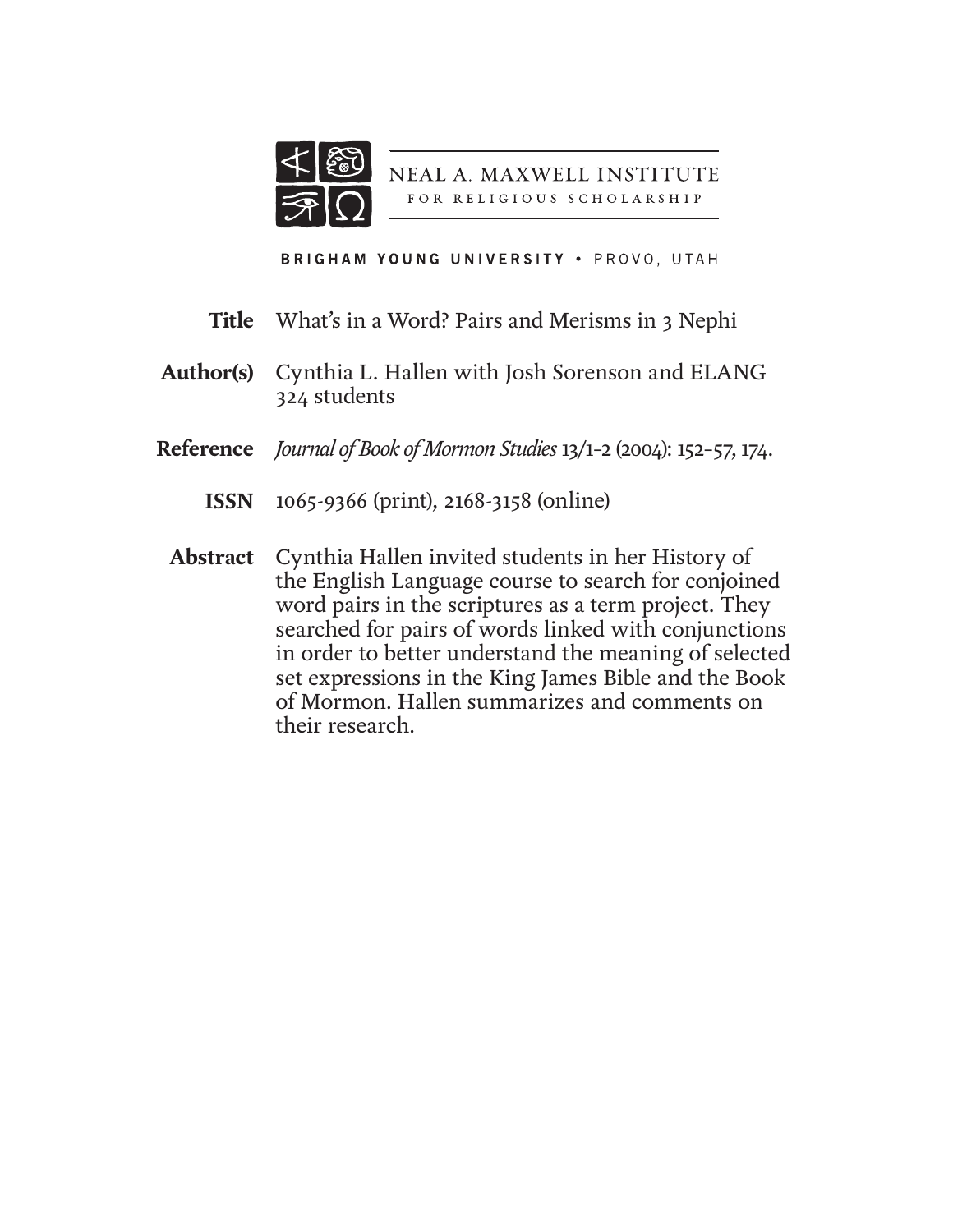

WHAT'S IN A WORD?

## **Pairs and Merisms in 3 Nephi**

### **Cynthia L. Hallen with Josh Sorenson and ELANG 324 students**

James T. Duke's recent *Journal of Book of Mormon Studies* article on "Word Pairs and Distinctive Combinations in the Book of Mormon" invites us to ponder "the deeper meanings" of word pairs that appear in two syntactic forms: parallel structures and conjoined pairs. In my History of the English Language course at Brigham Young University, I invited students to focus attention specifically on conjoined word pairs in the scriptures. They searched for pairs of words linked with conjunctions (*and, or, nor*) in order to better understand the meaning of selected set expressions in the King James Bible and the Book of Mormon. They also analyzed the meaning of the pairs according to semantic relations such as synonyms, antonyms, and complements. These terms are defined and exemplified in the following table:

| Synonyms    | Pairs of words that have the same or simi-<br>lar meanings: faithful and true, evil and<br>wicked, firm and steadfast      |
|-------------|----------------------------------------------------------------------------------------------------------------------------|
| Antonyms    | Pairs of words that have antithetical or<br>contradictory meanings: good and evil,<br>righteous and wicked, true and false |
| Complements | Pairs of words that have distinct yet recip-<br>rocal meanings: kings and queens, silver<br>and gold, bows and arrows      |

Pairs of synonyms often have the effect of emphasis, so that *faithful and true* can mean "very faithful." Pairs of antonyms often create antithesis, so that the word *good* is the categorical opposite of the word *evil.* Complementary pairs are often related by contiguity; *bows* are not the same as *arrows*, but they go together as a set.

For the first part of his term project, Josh Sorenson tabulated students' findings to assist me with research for this study. I have examined his tables and added commentary from my research on the pairs that students identified. In the Old Testament, Katie Sorensen identified the complementary pair *male and female* in Genesis 1:27. Both elements of the pair came into Middle English from early French. According to Strong's dictionary in the electronic edition of the Latter-day Saint scriptures,<sup>2</sup> the word *male* is a translation of the transliterated Hebrew root *zkhr,* meaning "marked, remembered, male." The word *female* is a translation of the transliterated Hebrew root *nqbh,* meaning "perforated, designated, female." Although the meanings of the elements *male* and *female* are complementary rather than synonymous, both have their semantic roots in the marking of domestic animals in order to distinguish them as part of one's flock.

In the New Testament, Brian McMillan found the synonymous pair *holiness and righteousness* in the prophecy of Zacharias (Luke 1:75). Both elements of the pair have their modern English roots in Old English. According to Strong's dictionary, the word *holiness* is a translation of the transliterated Greek root *hósios,* which includes connotations such as "piety" and "right." The word *righteousness* is a translation of the transliterated Greek root *dikaios,* which includes connotations such as "equity," "justification," and "holy." Since *holiness* includes the sense of "right," and *righteousness* includes the sense of "holy," we can label the elements of this pair as synonyms.

The next table contains Book of Mormon pairs that Sarah Swank gathered from Lehi's vision in 1 Nephi 8. Column 1 gives the scriptural reference; column 2, the elements of the pair; column 3, the part of speech of the conjoined lexical items; and column 4, the semantic relationship between the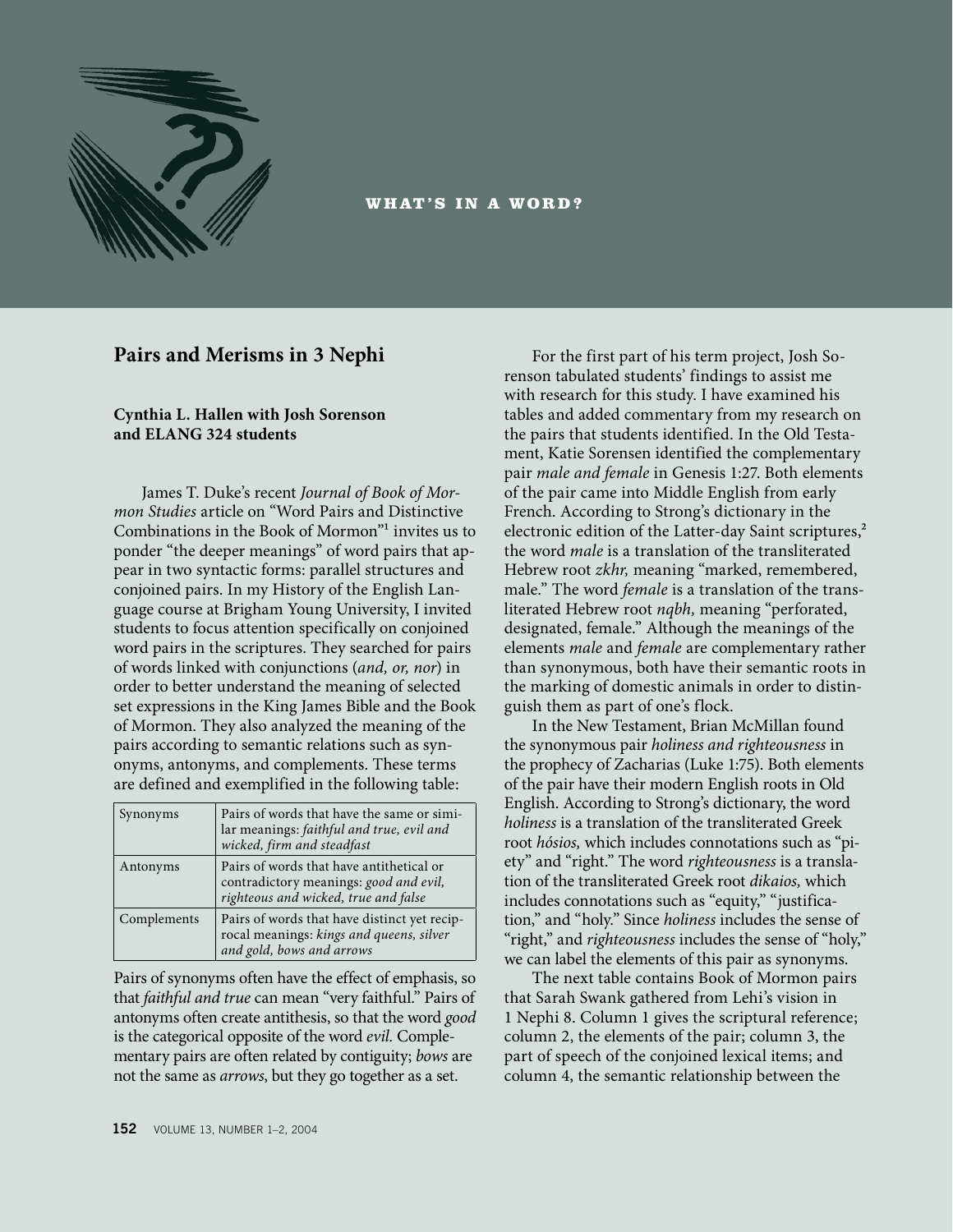elements. The semantic classification of pairs can be ambiguous and overlapping. For example, the pair *dark and dreary* in 1 Nephi 8:4 comes from two Old English roots that mean "without light" and "bloody," so they could constitute a pair of complements as well as synonyms:

| 1 Nephi 8:4, 7   | dark and<br>dreary    | adjective | synonyms |
|------------------|-----------------------|-----------|----------|
| 1 Nephi 8:9, 20  | large and<br>spacious | adjective | synonyms |
| 1 Nephi 8:20     | strait and<br>narrow  | adjective | synonyms |
| 1 Nephi 8:26, 31 | great and<br>spacious | adjective | synonyms |
| 1 Nephi 8:27     | old and young         | adjective | antonyms |
| 1 Nephi 8:36     | dream or vision       | noun      | synonyms |

The pair from 1 Nephi 8:36 occurs near the end of the chapter when Nephi writes, "After my father had spoken all the words of his *dream or vision* . . ." This pair seems to be an echo of Lehi's words at the beginning of chapter 8, "Behold, I have *dreamed a dream;* or, in other words, I have *seen a vision"* (v. 2). The synonymy of the pair is supported by parallel structures and Hebrew roots in other scriptural cross-references. Conjoining *dream* with *vision* into a pair seems to be an ellipsis (reduction) of larger parallel syntactic structures found in Numbers 12:6, Job 7:14, Joel 2:28, Acts 2:17, and 1 Nephi 1:16. In other words, many of the conjoined pairs that we can identify as rhetorical figures in scriptural texts seem to be abridgments of larger syntactic units. Perhaps such larger structures became so common or familiar that they were clipped into shorter idiomatic expressions, standing as telegraphic placeholders for richer meanings.

Book of Mormon pairs from 1 Nephi 14 that Sarah Haskew identified and labeled are shown in the following table:

| 1 Nephi 14:3,<br>9, 15, 17 | great and<br>abominable       | adjective | complements |
|----------------------------|-------------------------------|-----------|-------------|
| 1 Nephi 14:4               | wickedness and<br>abomination | noun      | complements |
| 1 Nephi 14:7               | temporally and<br>spiritually | adjective | antonyms    |
| 1 Nephi 14:23              | plain and pure                | adjective | complements |

In 1 Nephi 14:23, Nephi uses the phrase *plain and pure* with two other pairs to describe the revelations of the apostle John:

Wherefore, the things which he shall write are *just and true;* and behold they are written in the book which thou beheld proceeding out of the mouth of the Jew; and at the time they proceeded out of the mouth of the Jew, or, at the time the book proceeded out of the mouth of the Jew, the things which were written were *plain and pure,* and most *precious and easy* to the understanding of all men.

Although the words *plain* and *pure* could be synonyms, an examination of the corresponding terms in the Hebrew Old Testament suggests that the underlying meanings may be different but complementary, as Sarah indicated. The transliterated Hebrew word *nākoa˙* means "straightforward, equitable, correct, right" in Proverbs 8:8–9: "the words of my mouth . . . are all *plain* to him that understandeth." On the other hand, the transliterated Hebrew word *†āhōr* means "clean, fair, bright, sound, clear, uncontaminated" in Psalm 12:6: "The words of the Lord are *pure* words." Although it occurs only once in the standard works, the pair *plain and pure* seems to be a shorter representation of more extensive expressions found in other passages of scripture.

Stanley Thayne found pairs in 2 Nephi 2, a chapter famous for complementary and antithetical concepts that illustrate Lehi's teaching that "there is an opposition in all things" (v. 11):

| 2 Nephi 2:10 | truth and holiness  | noun | complements |
|--------------|---------------------|------|-------------|
| 2 Nephi 2:11 | holiness nor misery | noun | antonyms    |
| 2 Nephi 2:11 | good nor bad        | noun | antonyms    |
| 2 Nephi 2:14 | profit and learning | noun | complements |
| 2 Nephi 2:14 | heavens and earth   | noun | antonyms    |

Although the phrase *the heavens and the earth* may be read as a pair of antonyms with contradictory meanings, a careful reading of 2 Nephi 2:14 suggests that the words may be complementary rather than antithetical. The words *heavens* and *earth* have a contiguous relationship that can represent the entire universe with everything and everyone in it:

And now, my sons, I speak unto you these things for your profit and learning; for there is a God, and he hath created all things, both *the heavens and the earth,* and all things that in them are, both things to act and things to be acted upon.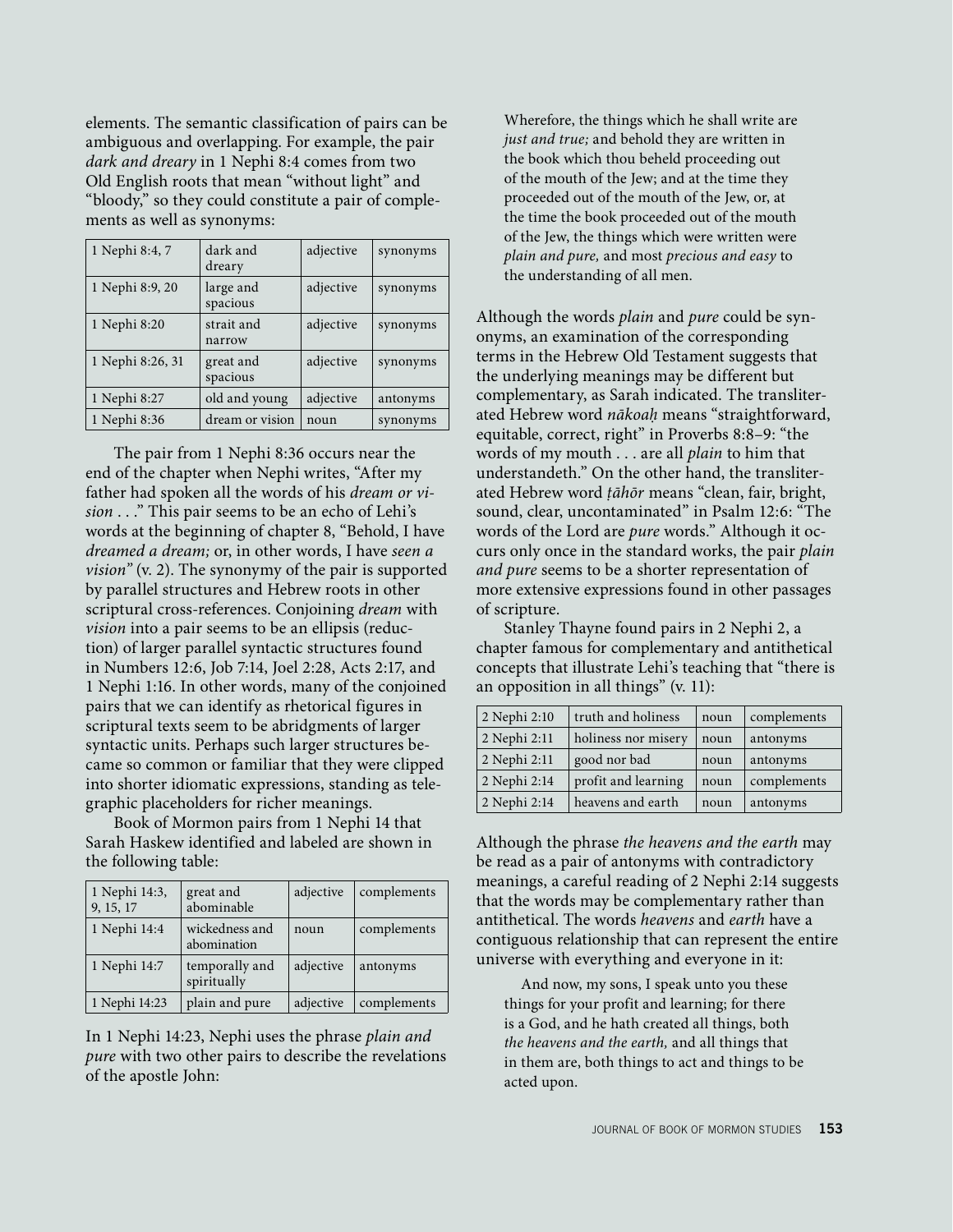In fact, the Old Testament begins with the same complementary pair that Lehi uses in his sermon: "Thus *the heavens and the earth* were finished, and all the host of them" (Genesis 2:1).

For the second part of his term project, Josh Sorenson created a preliminary inventory of word pairs in 3 Nephi. Using his data and my own comprehensive inventory, I have examined, categorized, and cross-referenced the conjoined pairs in 3 Nephi. In addition to synonyms, antonyms, and complements, I found pairs that seem to act as merisms and hendiadys, as defined below:

| merisms   | Pairs of terms that represent a whole set of items<br>that point to a larger totality; the blind and the<br>deaf = {the blind, deaf, lame, mute, paralyzed,<br>wounded, insane, diabetic, etc.} = "all who are<br>afflicted in any way" |
|-----------|-----------------------------------------------------------------------------------------------------------------------------------------------------------------------------------------------------------------------------------------|
| hendiadys | Pair of words in which one term acts as a modi-<br>fier for the other; joy and praise = "joyful praise"                                                                                                                                 |

The semantic relationships between the first and second elements of each of the 132 coordinate pairs in 3 Nephi can be classified and tallied as follows:

| synonyms    | 28 pairs |
|-------------|----------|
| antonyms    | 4 pairs  |
| complements | 42 pairs |
| merisms     | 42 pairs |
| hendiadys   | 16 pairs |

Because semantic relations can vary depending on how the scriptural context is interpreted, I was careful to ensure that, whenever possible, each word pair in my classification was supported by a crossreference to another scripture in which the elements appear together in a pair, a series, or a parallelism of similar or identical meaning.

The following chart lists 28 synonymous pairs found in 3 Nephi:

| 3 Nephi | <b>Conjoined Pairs</b> | <b>Cross-References</b> |
|---------|------------------------|-------------------------|
| 1:4     | signs and miracles     | Deuteronomy 29:3        |
| 1:22    | lyings and deceivings  | Jeremiah 9:5            |
| 2:2     | lead away and deceive  | 1 Nephi 16:38           |
| 2:2     | foolish and vain       | Lamentations 2:14       |
| 2:11    | wars and contentions   | Isaiah 41:12            |
| 2:12    | freedom and liberty    | Alma 43:49              |
| 3:1     | leader and governor    | none                    |
| 3:2     | right and liberty      | Alma 43:26              |
| 3:13    | flocks and herds       | Genesis 13:5            |

| 5:22  | blessed and prospered      | Mosiah $2:22$    |
|-------|----------------------------|------------------|
| 6:4   | prosper and wax great      | Jeremiah 5:28    |
| 6:4   | equity and justice         | Proverbs 1:3     |
| 6:20  | sins and iniquities        | Exodus 34:9      |
| 6:28  | given and administered     | Moroni 10:8      |
| 7:19  | devils and unclean spirits | Luke $9:42$      |
| 7:25  | witness and testimony      | Mosiah $21:35$   |
| 8:25  | cry and mourn              | Jeremiah 48:31   |
| 9:9   | sins and wickedness        | Deuteronomy 9:27 |
| 10:2  | lamenting and howling      | Jeremiah 4:8     |
| 10:8  | weep and howl              | James 5:1        |
| 10:10 | praise and thanksgiving    | Nehemiah 12:46   |
| 10:13 | sunk and buried up         | 3 Nephi 9:6, 9:8 |
| 10:14 | see and behold             | Judges 21:21     |
| 11:1  | marveling and wondering    | 3 Nephi 15:2     |
| 18:32 | return and repent          | Joel 2:14        |
| 24:16 | hearkened and heard        | Isaiah 42:23     |
| 25:4  | statutes and judgments     | Leviticus 18:26  |
| 30:2  | lyings and deceivings      | Psalm 120:2      |
|       |                            |                  |

In 3 Nephi 2:2, *a foolish and a vain thing* resembles and reverses a phrase in Lamentations 2:14, "Thy prophets have seen *vain and foolish things* for thee." The phrase *wars and contentions* in 3 Nephi 2:11 has a counterpart in the parallelism of Isaiah 41:12:

Thou shalt seek them, and shalt not find them, even them that *contended with thee:* they that *war against thee* shall be as nothing, and as a thing of nought.

The synonymy of the pair *lyings and deceivings* in 3 Nephi 1:22 and 30:2 is supported by parallel structures in Jeremiah 9:5:

they will *deceive* every one his neighbour, and will not speak the truth: they have taught their tongue to *speak lies,* and weary themselves to commit iniquity.

Some may wonder why a speaker or writer would deliberately choose the redundancy of a pair of synonyms. Such repetition can enhance memory, add emphasis to important concepts, or intensify emotion in significant messages.

The following table shows four pairs of antonyms in 3 Nephi whose semantic relationship consists of words that have antithetical or contradictory meanings: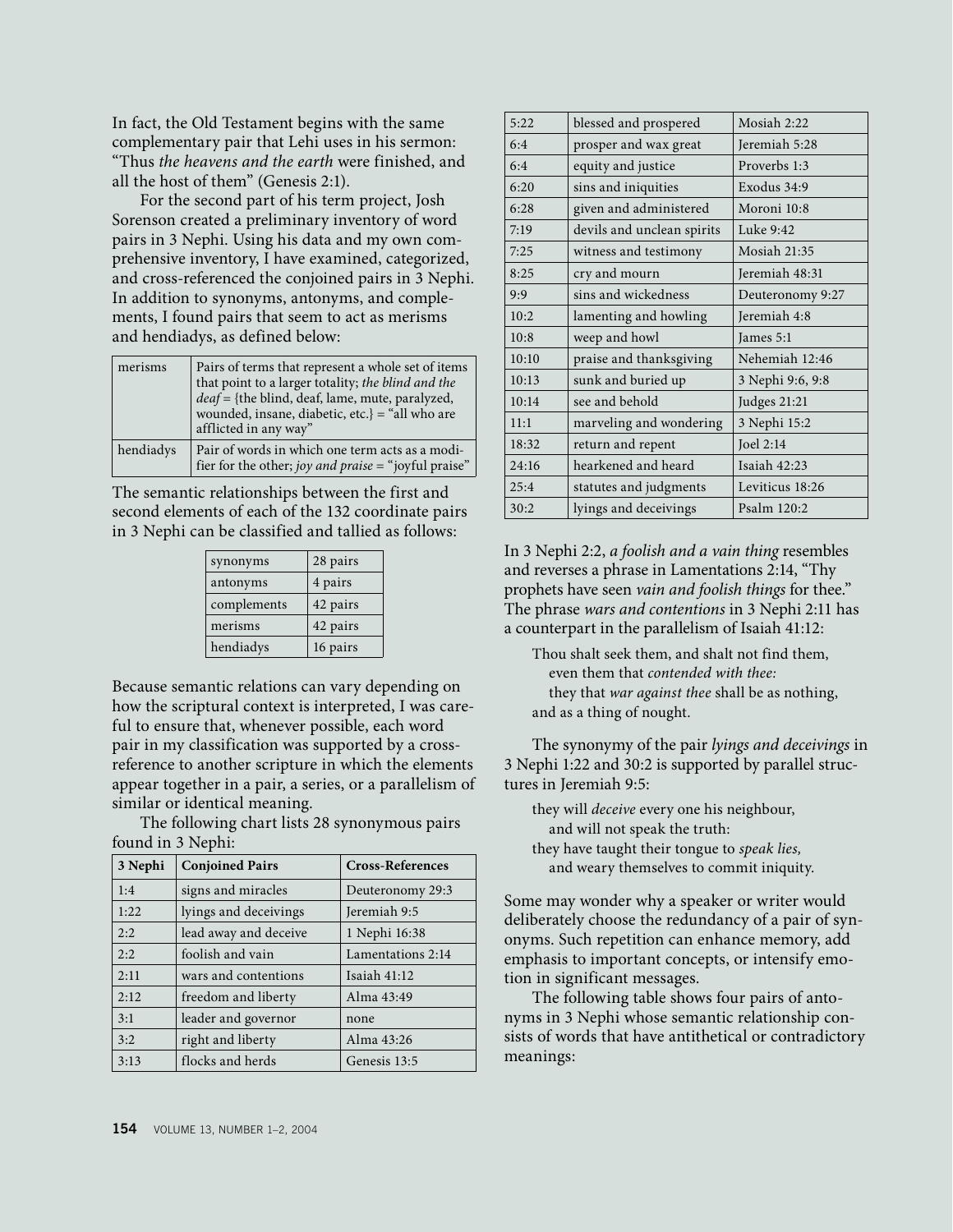| 3 Nephi | <b>Conjoined Pairs</b> | <b>Cross-References</b> |
|---------|------------------------|-------------------------|
| 12:36   | black or white         | Matthew 5:36            |
| 13:24   | God and Mammon         | Matthew 6:24            |
| 24:18   | righteous and wicked   | Ecclesiastes 3:17       |
| 28:17   | mortal or immortal     | 1 Corinthians 15:53     |

The contrast between the words *righteous* and *wicked* in 3 Nephi 24:18 (see Malachi 3:18) appears in at least 100 other scripture references. One example is found in Ecclesiastes 3:17, "God shall judge *the righteous and the wicked:* for there is a time there for every purpose and for every work." In Strong's dictionary, the transliterated Hebrew root for *righteous* is *tsdhq,* meaning "just, lawful, righteous, morally clean." The root for *wicked* is *rsh>,* meaning "bad, guilty, ungodly, morally wrong." The antithetical contrast is obvious.

The next table shows 42 pairs of words in 3 Nephi whose semantic relationship is neither synonymous nor antithetical but complementary. In 3 Nephi 1:14, the *Father* and the *Son* are not the same person, so they are not synonyms; neither are they opposed to each other in a contradictory sense as antonyms. Rather, they complement each other in meaning, purpose, and role (see Matthew 28:19).

| 3 Nephi | <b>Conjoined Pairs</b>      | <b>Cross-References</b> |
|---------|-----------------------------|-------------------------|
| 1:14    | Father and Son              | Matthew 28:19           |
| 1:18    | iniquity and unbelief       | Alma 45:12              |
| 1:29    | lyings and flattering words | Proverbs 26:28          |
| 2:10    | preaching and prophesying   | Nehemiah 6:7            |
| 2:11    | death and carnage           | none                    |
| 2:16    | young men and daughters     | Jeremiah 11:22          |
| 3:12    | demands and threatenings    | 3 Nephi 3:11            |
| 3:14    | day and night               | Genesis 8:22            |
| 4:12    | threatenings and oaths      | none                    |
| 4:14    | stood and fought            | Mormon 2:23             |
| 4:14    | overtaken and slain         | Deuteronomy 19:6        |
| 4:33    | repentance and humility     | Helaman 11:9            |
| 5:5     | condemned and punished      | 2 Nephi 9:25            |
| 6:10    | pride and boastings         | Helaman 12:5            |
| 6:13    | railing and persecution     | none                    |
| 6:13    | humble and penitent         | Alma 27:18              |
| 6:20    | preaching and testifying    | Acts 8:25               |
| 6:27    | friends and kindreds        | Alma 10:4               |
| 6:30    | law and rights              | none                    |
| 7:21    | power and Spirit            | Luke 1:17               |
| 7:22    | sicknesses and infirmities  | Matthew 8:17            |

| 8:12  | tempest and whirlwinds    | Amos $1:14$      |
|-------|---------------------------|------------------|
| 8:23  | darkness and destruction  | Psalm 91:6       |
| 9:2   | sons and daughters        | Joel $3:8$       |
| 9:5   | prophets and saints       | Revelation 16:6  |
| 11:40 | more or less              | Numbers 22:18    |
| 12:6  | hunger and thirst         | Isaiah $49:10$   |
| 13:19 | moth and rust             | Matthew 6:19-20  |
| 13:19 | break through and steal   | Matthew 6:19-20  |
| 15:17 | one fold and one shepherd | John 10:16       |
| 17:25 | hear and bear record      | 1 Nephi 14:27    |
| 18:3  | brake and blessed         | Mark 14:22       |
| 18:29 | eateth and drinketh       | Genesis 24:54    |
| 19:18 | Lord and God              | John 20:28       |
| 20:35 | Father and I              | John 10:30       |
| 20:36 | uncircumcised and unclean | Isaiah $52:1$    |
| 23:3  | have been and shall be    | Jacob 7:9        |
| 24:3  | refiner and purifier      | Malachi 3:3      |
| 25:2  | go forth and grow up      | Malachi 4:2      |
| 26:4  | great and last            | 2 Nephi 2:26     |
| 26:14 | teach and minister        | Romans 12:7      |
| 27:4  | murmur and dispute        | Philippians 2:14 |

The complementary words *iniquity* and *unbelief*  make a pair unique to the Book of Mormon. In English etymology, the Latin roots of the word *iniquity* mean "not + equitable," whereas the Germanic roots of *unbelief* mean "not + loving." The negated items in the pair exemplify the rhetorical figure litotes, as in the advertisement that portrays Seven-Up as the "Un-Cola." Instead of saying "their sins and their doubts," 3 Nephi 1:18 uses a pair of two negated forms: "they began to fear because of *their iniquity and their unbelief.*" Future studies of word pairs in the Book of Mormon could include a thorough search for such rhetorical figures and forms.

Merisms may be seen as a special kind of complementary pair with an expanded scope. Calvert Watkins explains the function of merisms as metonymic connectors in an "A, B : C" formula. The specific A and B elements refer to a set of subordinate items (hyponymns) that refer to C, a more general "totality of notion."³ Not only do merisms appear as textual figures in the Indo-European family of languages, of which English is a member, but they are also a part of the Afro-Asiatic family, or Hamito-Semitic tradition, that Hebrew, Arabic, and Egyptian belong to. This table shows 42 pairs of subordinate items in 3 Nephi whose semantic relationship constitutes a merism,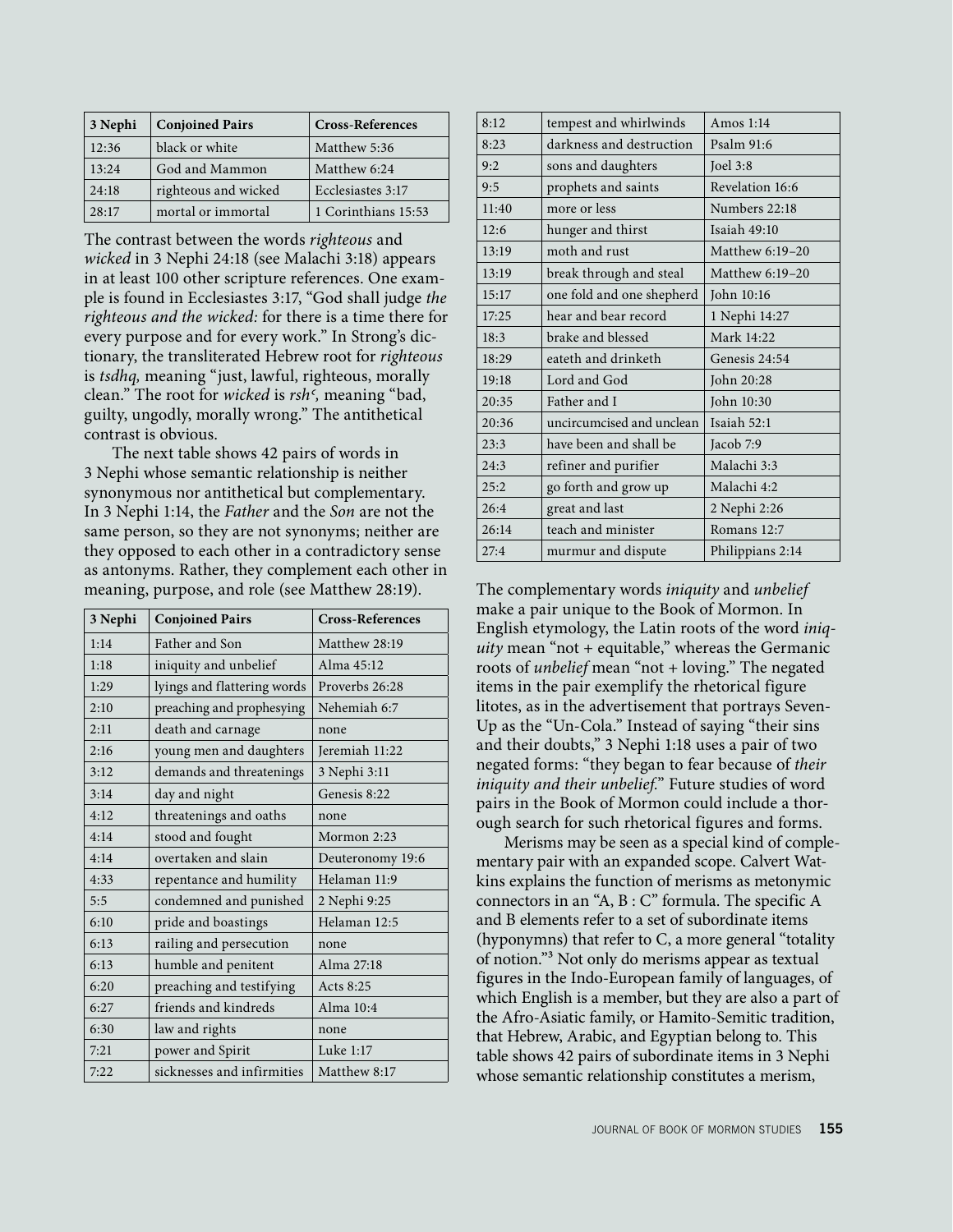| 3 Nephi | <b>Conjoined Pairs</b>              | Cross-<br>References  | <b>Meanings</b>                |
|---------|-------------------------------------|-----------------------|--------------------------------|
| 1:1     | judge and governor                  | Daniel 3:2-3          | leadership<br>roles            |
| 1:6     | joy and faith                       | Galatians 5:22        | fruits of the<br>Spirit        |
| 1:22    | signs and wonders                   | Deuteronomy<br>4:34   | extraordi-<br>nary events      |
| 1:25    | jot or tittle                       | Matthew 5:18          | scripture                      |
| 1:27    | holds and secret<br>places          | Judges 6:2            | retreats                       |
| 1:30    | faith and<br>righteousness          | 1 Timothy 6:11        | good char-<br>acter            |
| 2:1     | heard and seen                      | Philippians 4:9       | perceive;<br>experience        |
| 2:18    | contentions and<br>dissensions      | Jarom 1:13            | violence                       |
| 3:19    | revelation and<br>prophecy          | 1 Corinthians<br>14:6 | the word of<br>the Lord        |
| 4:2     | beasts nor game                     | none                  | wild ani-<br>mals              |
| 4:4     | horses and cattle                   | Exodus 9:3            | domesti-<br>cated ani-<br>mals |
| 4:31    | singing and prais-<br>ing           | 2 Samuel 22:50        | vocal music                    |
| 5:18    | just and true                       | Philippians 4:8       | virtuous                       |
| 5:20    | God and Savior                      | 2 Samuel 22:2         | Deity                          |
| 6:27    | lawyers and high<br>priests         | Alma 14:18            | governing<br>officials         |
| 7:17    | power and author-<br>ity            | Revelation 13:2       | priesthood                     |
| 8:12    | thunderings and<br>lightnings       | Exodus 20:18          | aspects of<br>storm            |
| 8:25    | killed and stoned                   | Matthew 21:35         | taking life<br>violently       |
| 8:25    | mothers and<br>daughters            | Jeremiah 16:3         | female<br>family<br>members    |
| 9:8     | hills and valleys                   | Ezekiel 6:3           | geographi-<br>cal features     |
| 9:15    | heavens and earth                   | Genesis 2:1           | the whole<br>universe          |
| 9:18    | Alpha and Omega                     | Revelation 1:11       | eternal                        |
| 9:18    | beginning and end                   | Revelation 1:8        | eternal                        |
| 9:19    | sacrifices and<br>burnt offerings   | Leviticus 7:37        | memorials<br>to Deity          |
| 9:20    | broken heart and<br>contrite spirit | Psalm 34:18           | whole soul                     |

or superordinate totality. The last column suggests a larger meaning that the figure may be pointing to:

12:17 | law or prophets | Luke 24:44 | scriptures  $12:19$  law and commandments Genesis  $26:5$  teachings of the Lord 15:18 | stiffneckedness and unbelief 2 Nephi 32:7 | failures 16:9 hiss and byword 1 Nephi 19:14 object of derision 17:9 sick and afflicted Alma 1:27 victims of misfortune 18:1 bread and wine Genesis 14:18 total sustenance of life 18:15 watch and pray Matthew 26:41 be reverent 18:21 wives and children Genesis 30:26  $\frac{1}{2}$  family 18:25 | feel and see | 3 Nephi 11:15 | know 18:29  $\left| \right|$  flesh and blood  $\left| \right|$  Numbers 19:5  $\left| \right|$  physical body 24:3  $\big|$  gold and silver  $\big|$  Malachi 3:3  $\big|$  wealth 24:4 Judah and Jerusalem Isaiah 1:1  $\vert$  the covenant people 24:8 Itithes and offerings Nehemiah 12:44 debt to God 25:1 root nor branch Malachi 4:1 eternal family ties  $26:1$  great and small 2 Chronicles 36:18 everything 26:4 nations and tongues Isaiah 66:18 everyone 27:1 | prayer and fasting | Daniel 9:3 | communication with God

The merism in 3 Nephi 1:6 of "your joy and your faith" seems to point to the fruits of the Spirit in Galatians 5:22–23, "love, *joy,* peace, longsuffering, gentleness, goodness, *faith,* meekness, temperance." Both the pair and the list represent Christlike character as a whole. Similarly, the pair *faith and righteousness* in 3 Nephi 1:30 can be read as a merism. The total concept of good character is cataloged in 1 Timothy 6:11: *"righteousness,* godliness, *faith,* love, patience, meekness" (see also 2 Timothy 2:22).

Because merisms can act as both symbols and indexes, they can deliver literal and figurative meanings at the same time. The emblems of the sacrament in 3 Nephi 18:1–3 are literally "bread and wine," symbolizing the body and blood of Christ. In addition, these elements point to a totality of sustenance and nourishment. Calvert Watkins explains that the Hittite pair *grains and grapes* and the Greek pair *bread and wine* serve as deictic expressions for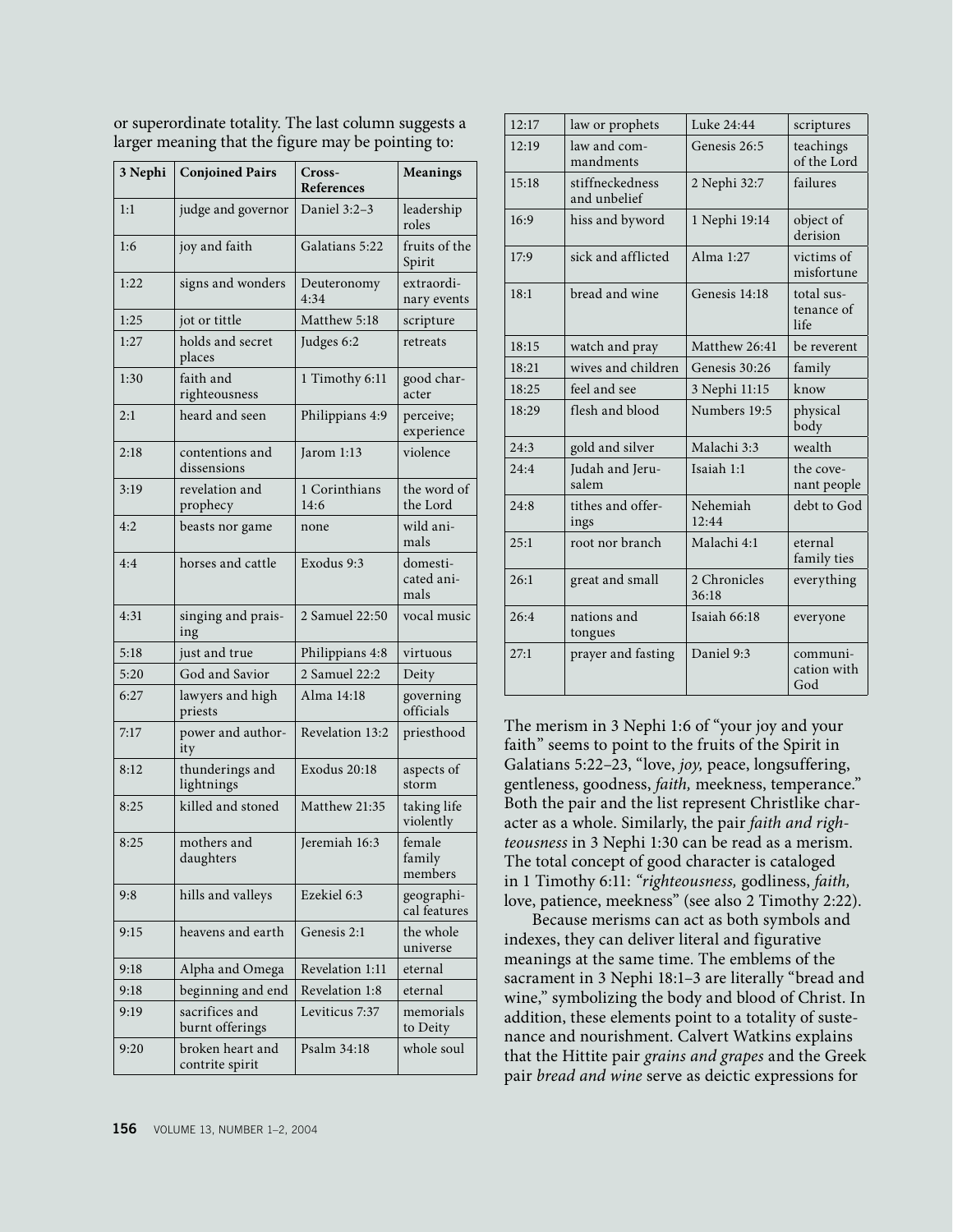"all agricultural products and alimentation."<sup>4</sup> Similar constructs appear in the Hebrew Old Testament (see Genesis 14:18; 1 Samuel 16:20; 2 Samuel 6:19; 16:1; 2 Kings 18:32; Isaiah 36:17). The symbols of the sacrament reveal that Christ is the sustainer of mortal life and the source of eternal life. He is the "*bread* of *life*" (John 6:35) and the "*living water*" (John 4:10–11); he is "the way, the truth, and the *life*" (John 14:6).

Further research on word pairs in the Book of Mormon could include a look at the syntactic figure of hendiadys, a pair of conjoined words in which one element actually modifies the other grammatically. In the following table are 15 pairs of words whose syntactic elements constitute various modifier/head relationships.

| 3 Nephi | <b>Conjoined Pairs</b>          | Cross-<br><b>References</b> | Meanings                            |
|---------|---------------------------------|-----------------------------|-------------------------------------|
| 2:3     | wickedness and<br>abominations  | Ezekiel 8:9                 | wicked<br>abomina-<br>tions         |
| 2:12    | church and wor-<br>ship         | Alma 43:45                  | church wor-<br>ship                 |
| 3:10    | lands and posses-<br>sions      | Genesis<br>36:43            | land of pos-<br>session             |
| 3:10    | rights and govern-<br>ment      | 3 Nephi 3:10                | rights of<br>government             |
| 3:16    | great and marvel-<br><b>OUS</b> | Revelation<br>15:1          | greatly mar-<br>velous              |
| 4:7     | great and terrible              | Deuteron-<br>omy 1:19       | greatly ter-<br>rible               |
| 6:20    | death and suffer-<br>ings       | Hebrews 2:9                 | suffering of<br>death               |
| 7:3     | chief(s) and<br>leader(s)       | Alma $43:44$                | chief<br>leader(s)                  |
| 8:4     | doubtings and dis-<br>putations | Romans 14:1                 | doubts<br>caused by<br>disputations |
| 8:14    | great and notable               | Acts $2:20$                 | very famous                         |
| 9:2     | iniquity and<br>abominations    | Ezekiel 36:31               | loathsome<br>perversions            |
| 9:9     | murders and com-<br>binations   | 2 Nephi 9:9                 | combina-<br>tions of<br>murder      |
| 9:18    | light and life                  | John 8:12                   | light of life                       |
| 21:21   | vengeance and<br>fury           | Micah $5:15$                | furious ven-<br>geance              |
| 25:5    | great and dreadful              | Daniel 9:4                  | very power-<br>ful                  |

In 3 Nephi 2:3, the "noun + noun" pair *wickedness and abominations* (see 3:11; 7:15; 9:7, 10, 11, 12; 30:2) may actually be an adjective modifying a noun as in Ezekiel 8:9, "Go in, and behold the *wicked abominations* that they do here." The pair *great and marvelous* events (see 3 Nephi 3:16; 5:8; 11:1; 17:16–17; 19:34; 21:9; 26:14; 28:31–32) may actually be occasions that leave us "marveling greatly" (Joseph Smith—History 1:44). Either way, the language of the Lord and his servants in the scriptures is great and marvelous. Our attention to the details of the divine dialogue will not be ignored or unrewarded!

Please send questions or comments to Cynthia\_ Hallen@byu.edu. ■